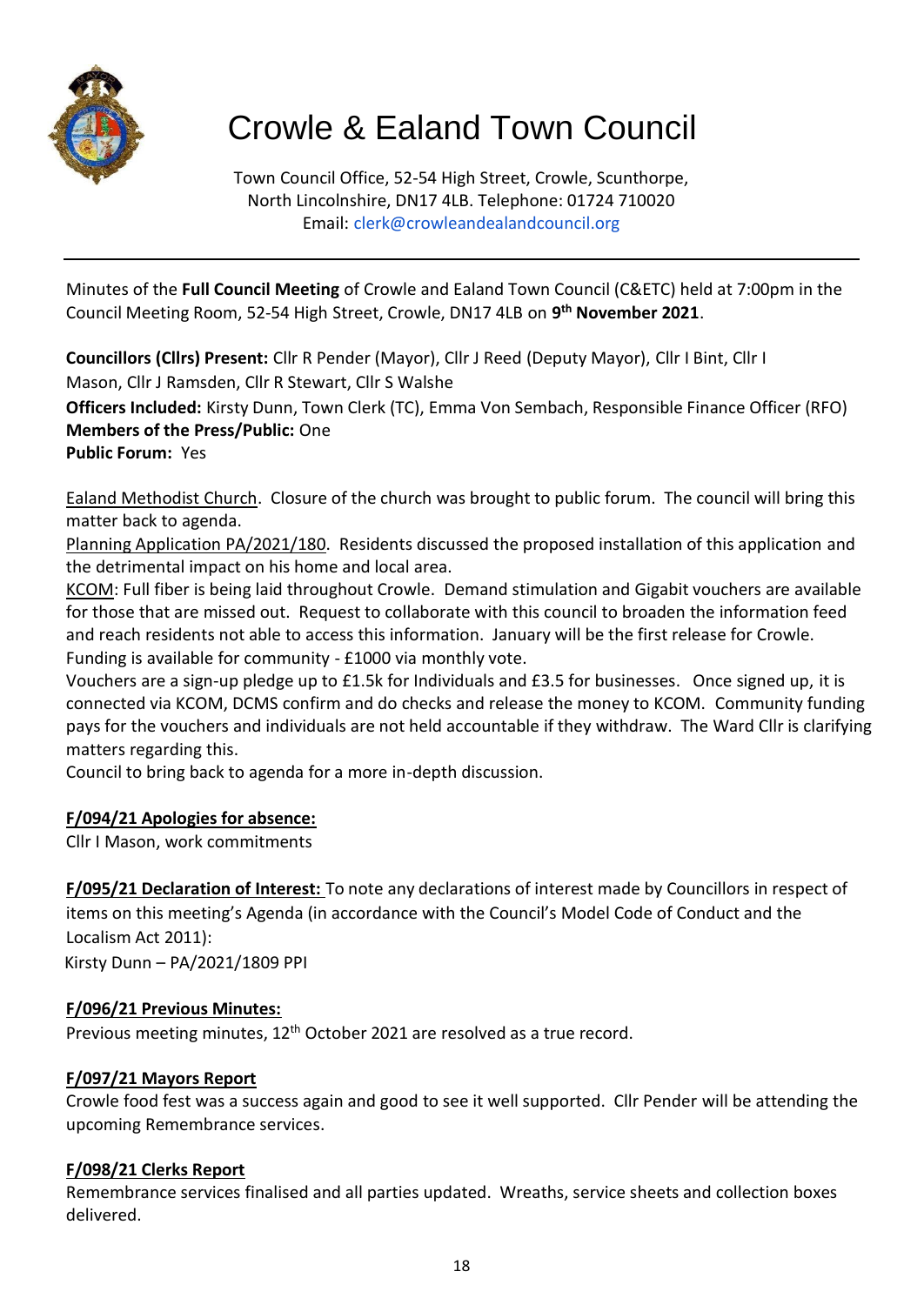#### **F/099/21 Ward Report**

Dropped kerbs at Ealand and Laburnum Avenue are now complete. Works on Isle Close should be complete now following Yorkshire Water repairing their collapsed pipe work.

Speed monitoring at Jacques Bank; I have asked for strips to be relocated as they are on the humpback bridge.

An asset register of bins has been carried out and I am working with Kirsty to confirm this as not all bins are on the list. It's only NLC owned.

We have been allocated central government funds for winter support for those who may be in hardship and we are working on the roll out of the scheme and will advise more once completed.

We have been taking part in a National Government review of Children's Social Care, ours has been rated as Outstanding. 10 councils were picked to participate in this important which will shape the way the services are delivered. They were very complimentary on North Lincs and we look forward to receiving their report any recommendations.

We have just completed our Corporate Parenting week with children in care being highlighted and it was an absolute pleasure for me to attend the awards evening and meet our extraordinary kids who have done so well. Our in care numbers remain low around the 185 mark as we continue to work on our One Family Approach offering intensive support to families to enable children to stay in their families, communities and schools.

The North Lincs Green Plan has been launched and this last week we have ordered more electric mopeds, motorbikes and electric pedal bikes to go into the "Wheels to Work" and "Wheels to Education" rental schemes, which offers low-cost travel for those who do not live where there is a bus service available for getting to and fro.

The Youth Council AGM and they have done some incredible things this year during a very difficult Covid year but still managed to raise awareness of important matters, including mental health work with the Anna Freud Centre, hear their voice heard and raise funds for the Forge Project. Youth elections take place in February at the same time as the national survey "Make Your Mark", which asks all children and young people for their priorities in the coming year.

Foodfest Crowle had 600 people by 4:00pm and more in the evening and it was a successful market for traders.

We now have taken a small number of Afghan families in North Lincolnshire who are largely working with armed forces as interpreters and support staff. Another two families are expected after Christmas, we continue to offer support and assistance.

There has been significant public interest in the sighting of a monopole, which both myself and Cllr John Briggs have objected to as Ward Cllrs, requesting that the location be reconsidered to a less prominent residential setting.

Response to question during meeting ref public updates for Godnow Rd work: A communication board will be located at the top of Godnow Road for residential updates on all works.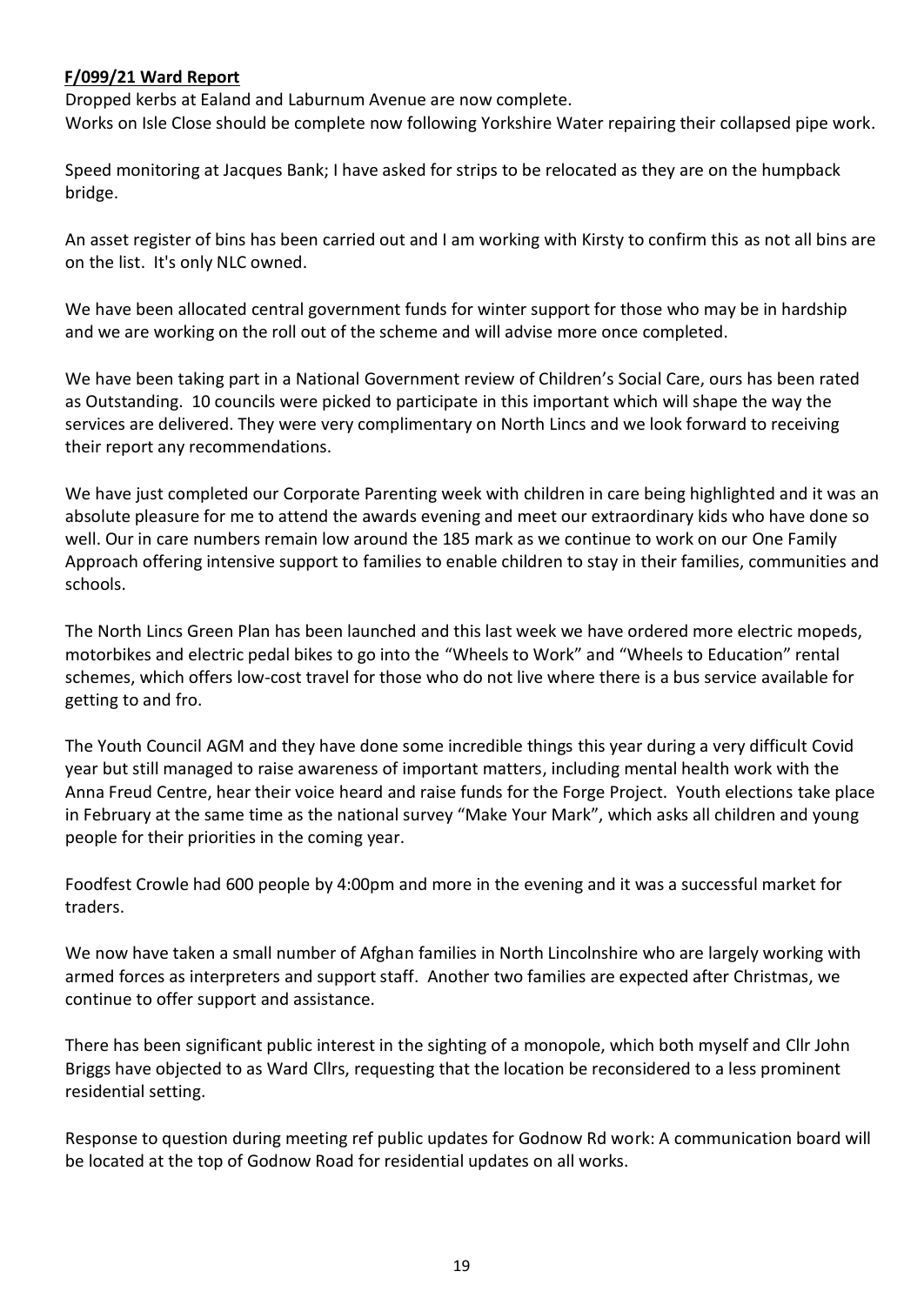## **F/100/21 Feedback from External Meetings**

CAARF: Official disbandment letter for the group received by this council. Letter read by the Mayor. Personnel Committee**:** Lone working policy, staff training, welfare and pension discussed. Approval granted for the purchase of a work mobile phone for the RFO and full weatherproof/safety clothing for all staff and a spare safety helmet and jacket for site visitors. All decision made at the meeting were ratified by full council.

CEPFA: No longer a committee, the organisation is being run by the trustee corporation. No requirement for representatives from this council.

## **F/101/21 Action Plan Update**

Item 2: Meetings at Parks taken place last week regarding the replacement/upgrade of play equipment. Item 4: Chapel Restoration – Electric works delayed due to British Gas error. Right hand chapel almost complete. Flooring options to be confirmed when sized. Left chapel is boarded out for plastering/electrics.

Item 6: Youth council information received from Cllr Reed. Follow up action plan will be carried out in stages, starting with an election process for applicants.

Item 7: Solar signs received. NLC invoice paid. Awaiting NLC installation.

#### **F/102/21 Finance Reports & Updates**

Received and resolved the following:

- a. To receive and resolve the financial report
- b. To receive and resolve budgets Vs actuals Monthly/Running total/Annual
- c. To receive and resolve the bank reconciliation
- d. To receive and resolve the accounts for payments
- e. Received and resolved the Bank Mandate. Amend to Cllr Pender, Cllr Bint, Cllr Reed, Cllr Bailey, Cllr Walshe
- f. Small community grant of £300 for the 'Carols around the Xmas Tree' group approved.

## **F/103/21 Cemetery Upgrading**

Resolved to upgrade and action the following issues of Crowle Cemetery:

- a. Map full map in friendly visitor zoning format, removing consecrated/unconsecrated and inserting N/E/S/W markings.
- b. Spoil Soil area relocation. Approved to lop lower tree branches and relocate spoil soil to NE corner. The quote for Lewis Arrand of £500 was accepted and approved. RFO to provide council with fencing images to show how it will look prior to installation.
- c. Plot allocations as detailed on the map are approved.
- d. To maintain the unsightly graves along the main path and spanning out if required. This includes purchase of gravel, edging and weed protector at a cost not exceeding £400 for materials.
- e. Maintenance Schedule to incorporate into the current program.

Additional request to cost up fence line along the perimeter of the boundary.

## **F/104/21 Best Kept Village Gift Vouchers**

Resolved to donate the Best Kept Village award of £50 garden center gift vouchers to Regeneration Project Ltd.

## **F/105/21 Policies for Review and Adoption**

The following policies were reviewed and adopted:

a. Cemetery Policy. Add unsafe and unsightly memorial maintenance.

- b. Freedom of Information Policy
- c. Health & Safety Policy
- d. Financial Regulations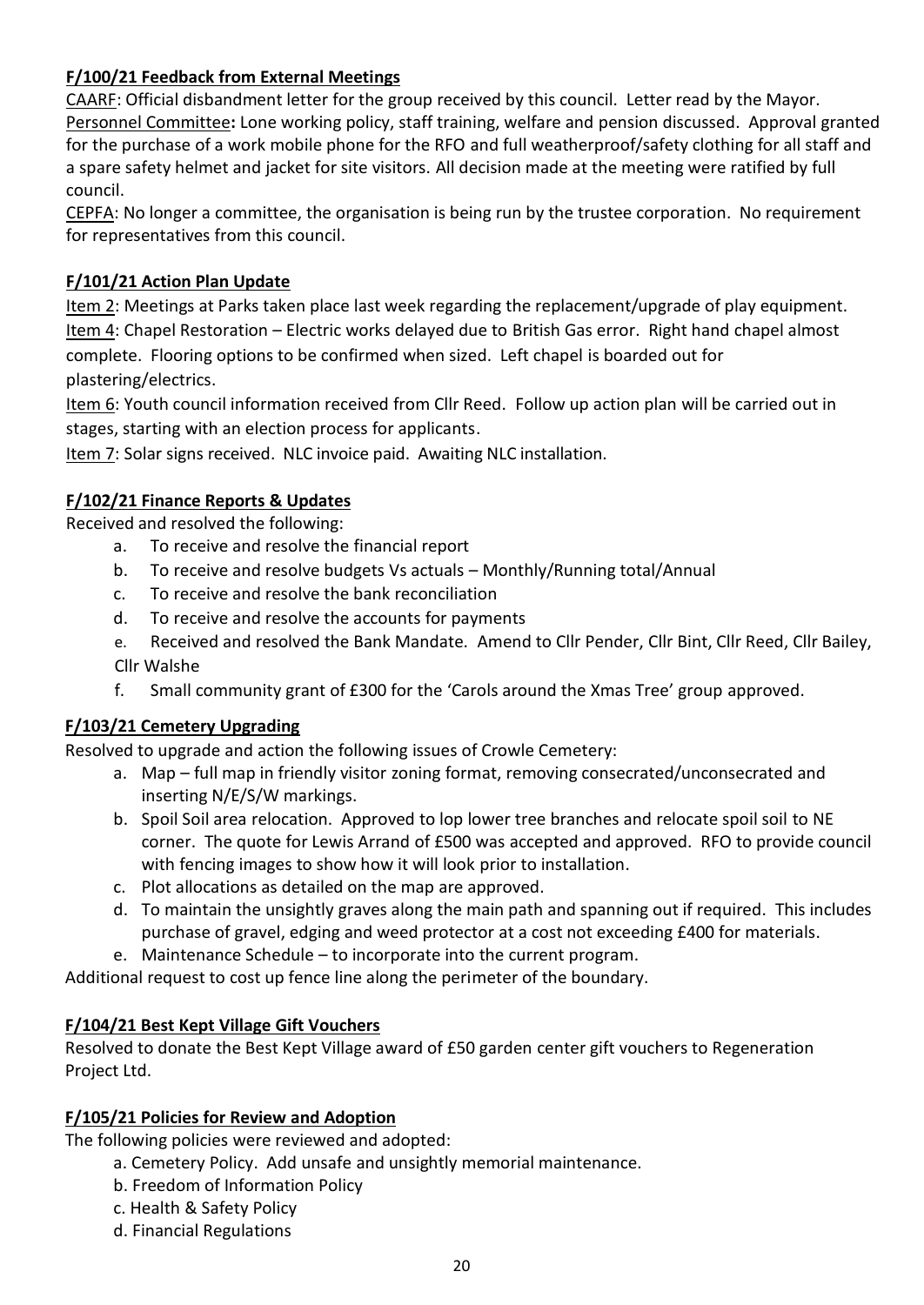# **F/106/21 Draft Precept Review**

Received and discussed the draft Precept budget for 2022/2023. This will be brought back in firm figures to the next meeting.

# **F/107/21 Planning Applications**

| PA/2021/1638 | Planning permission to erect timber garden outbuilding, land adjacent to 84 Eastoft                                                      |
|--------------|------------------------------------------------------------------------------------------------------------------------------------------|
|              | Road, Crowle, DN17 4LR                                                                                                                   |
|              | http://www.planning.northlincs.gov.uk/plan?ref=PA/2021/1638                                                                              |
|              | Under Local Government Act 1972 (LGA 72)s101(a), discharge of functions in line with                                                     |
|              | email consultation with councillors, the following comment was submitted for this                                                        |
|              | application:                                                                                                                             |
|              | Ensuring the implementation of adequate sewage and drainage infrastructure, this                                                         |
|              | council has no further observation on this application.                                                                                  |
| PA/2021/1848 | Planning permission to erect a detached dwellinghouse to support an established rural                                                    |
|              | fishery business, Northmoor Fisheries, Northmoor Road, Crowle, DN17 4DW                                                                  |
|              | http://www.planning.northlincs.gov.uk/plan?ref=PA/2021/1848                                                                              |
|              | Extension requested to permit consultation following council meeting.                                                                    |
|              | Ensuring the implementation of adequate sewage and drainage infrastructure, this                                                         |
|              | council has no further observations for this application.                                                                                |
| PA/2021/1478 | Planning permission to construct 3 wildlife habitat ponds, Tetley Hall, Tetley, Crowle,                                                  |
|              | <b>DN174HY</b>                                                                                                                           |
|              | http://www.planning.northlincs.gov.uk/plan?ref=PA/2021/1478                                                                              |
|              | Under LGA 72 s101(a), discharge of functions in line with email consultation with                                                        |
|              | councillors, the following comment was submitted for this pre-application:                                                               |
|              | We fully support this application. It's good to see a landowner in conjunction with                                                      |
|              | Wildscapes CIC creating a new wildlife habitat, knowing that the area will be managed                                                    |
|              | and maintained for the flora and fauna to establish over the years to come.                                                              |
| PA/2021/1809 | Application to determine the requirement of prior approval for a proposed 20m phase 8                                                    |
|              | monopole c/w wraparound cabinet at base and associated ancillary works, Land on the corner<br>of Cranidge Close and Eastoft Road, Crowle |
|              | http://www.planning.northlincs.gov.uk/plan?ref=PA/2021/1809                                                                              |
|              | This council considers that the proposal, by reason of its height and design and extreme                                                 |
|              | proximity to local dwellings would represent an unduly prominent and incongruous                                                         |
|              | feature that would adversely impact on the visual amenities of the locality and the                                                      |
|              | outlook of occupiers of nearby residential properties in particular. There is significant                                                |
|              | concern for safety. We welcome alternative, more considerate, sympathetic siting of                                                      |
|              | this mast.                                                                                                                               |
| PA/2021/1764 | Planning permission for change of use to allow for transfer of forage business including re-                                             |
|              | location of office portable building and garage/workshop, Greenfield Farm, Godnow Road,                                                  |
|              | Crowle, DN17 4BN                                                                                                                         |
|              | http://www.planning.northlincs.gov.uk/plan?ref=PA/2021/1764                                                                              |
|              | No observations                                                                                                                          |
| PA/2021/1811 | Planning permission to erect extensions and carry out alterations to provide additional                                                  |
|              | accommodation, 1 Chapel Street, Crowle, DN17 4NH                                                                                         |
|              | http://www.planning.northlincs.gov.uk/plan?ref=PA/2021/1811                                                                              |
|              | Ensuring the implementation of adequate sewage and drainage infrastructure, this                                                         |
|              | council has no further observations for this application.                                                                                |
| PA/2021/1416 | Planning permission to vary conditions 1 & 5 of PA/2017/352 to include external alterations to                                           |
|              | plots 2, 7, 8 & 9 and larger garages to Plots 1, 5 & 6 at land off, Access Road To Leisure Complex                                       |
|              | And Industrial Site, Ealand<br>http://www.planning.northlincs.gov.uk/plan?ref=PA/2021/1416                                               |
|              | <b>Application GRANTED</b>                                                                                                               |
|              |                                                                                                                                          |